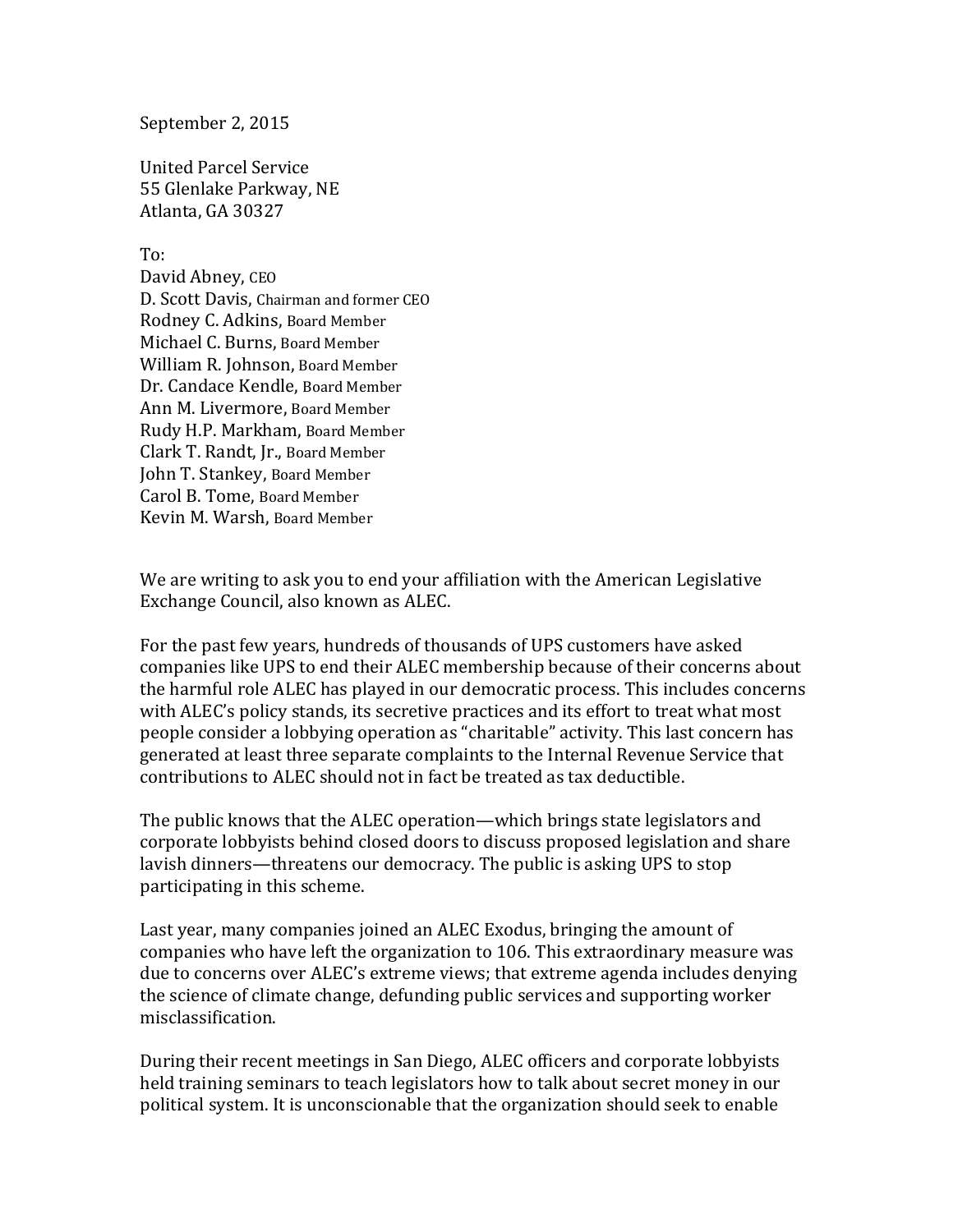legislators to lie to the American people about how the system is being gamed and our democracy being misshaped by untraceable, unlimited financial contributions.

The undersigned organizations have varying opinions on these issues, but we all know that the harm being done to our country by ALEC vastly outweighs the supposed benefits that it brings to the table. We are asking you as responsible corporate citizens to end your affiliation with ALEC today.

Sincerely,

African American Ministers In Action Alliance for a Greater New York (ALIGN) Alliance for Retired Americans (ARA) Amalgamated Transit Union (ATU) American Family Voices American Federation of Labor and Congress of Industrial Organizations (AFL-CIO) American Federation of State, County & Municipal Employees (AFSCME) American Federation of Teachers (AFT) American Postal Workers Union (APWU) Americans for Democratic Action (ADA) Americans for Nonsmokers' Rights Americans United for Change Asian Pacific American Labor Alliance, AFL-CIO (APALA) Bend the Arc Jewish Action Bold Nebraska Campaign for America's Future Care2 Center for Biological Diversity Center for Effective Government Center for Media and Democracy/ALECExposed Christopher Reynolds Foundation Climate Parents ClimateTruth.org Common Cause Communications Workers of America (CWA) Congregation of Sisters of St. Agnes Courage Campaign CREDO Action Democracy for America Demos Energy Action Coalition Food & Water Watch Food Chain Workers Alliance Franciscan Action Network Georgia Rural Urban Summit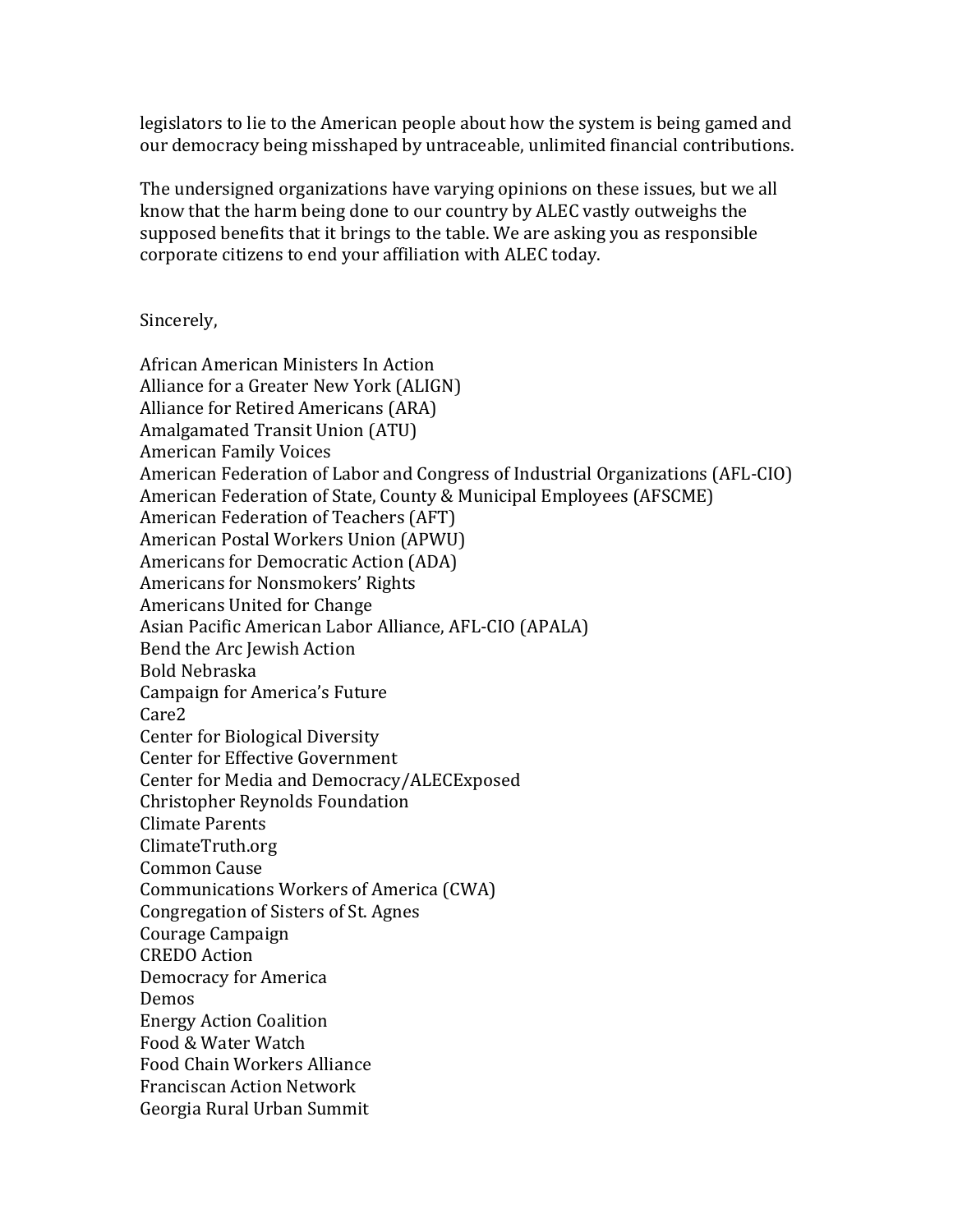Greenpeace USA Harrington Investments, Inc. In The Public Interest International Brotherhood of Teamsters International Labor Rights Forum Jewish Labor Committee Jobs with Justice Latino Victory Project League of Conservation Voters (LCV) Los Angeles Alliance for a New Economy (LAANE) Main Street Alliance Marco Consulting Group Money Out Voters In MoveOn.org NARAL Pro-Choice America National Education Association (NEA) National Employment Law Project New Progressive Alliance OIP Investment Trust, Missionary Oblates of Mary Immaculate Partnership for Working Families Patriot Majority Pax World Mutual Funds Peace and Justice Team of the Congregation of St. Joseph People for the American Way Planned Parenthood Federation of America Progress Florida Progress Iowa Progress Missouri Progressive Change Campaign Committee (PCCC) ProgressNow ProgressNow Arizona ProgressNow Colorado ProgressOhio Public Citizen Reinvestment Partners Responsible Endowments Coalition RootsAction.org ShareAction Sierra Club Sisters of St. Francis of Philadelphia Sisters of the Presentation of Aberdeen, SD Social Security Works Stand Up to ALEC SumOfUs United Food & Commercial Workers International Union (UFCW) United Students Against Sweatshops (USAS)